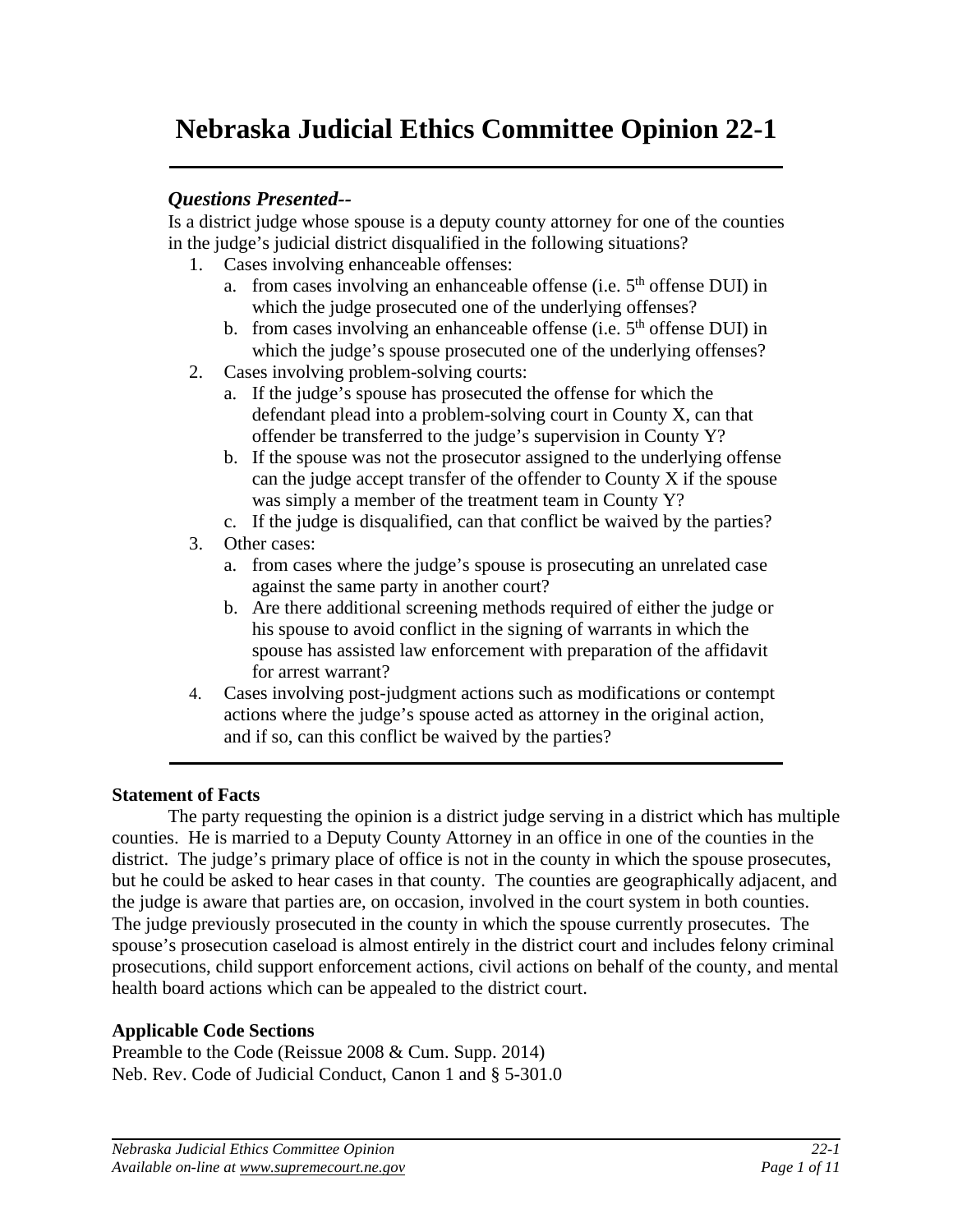Neb. Rev. Code of Judicial Conduct, § 5-302.2 Neb. Rev. Code of Judicial Conduct, § 5-302.4 Neb. Rev. Code of Judicial Conduct, § 5-302.11

# **References in Addition to Nebraska Revised Code of Judicial Conduct**

*Gibilisco v. Gibilisco*, 263 Neb. 27, 637 N.W.2d 898 (2002) Black's Law Dictionary,  $1457 (11<sup>th</sup>$  ed. 2019)

# **Discussion**

The revised Code took effect January 1, 2011, and replaced the former Code of Judicial Conduct. The Revised Code employs the term "disqualification" instead of "recusal." Comment [1] to Rule 2.11 (Section 5-302.11) states that in many jurisdictions, the term "recusal" is used interchangeably with the term "disqualification." Both terms are used interchangeably in this opinion.

The preamble to the Nebraska Code of Judicial Conduct states:

[1] An independent, fair and impartial judiciary is indispensable to our system of justice. The Nebraska legal system is based upon the principle that an independent, impartial, and competent judiciary, composed of men and women of integrity, will interpret and apply the law that governs our society. Thus, the judiciary plays a central role in preserving the principles of justice and the rule of law. Inherent in all the Rules contained in this Code are the precepts that judges, individually and collectively, must respect and honor the judicial office as a public trust and strive to maintain and enhance confidence in the legal system.

[2] Judges should maintain the dignity of judicial office at all times, and avoid both impropriety and the appearance of impropriety in their professional and personal lives. They should aspire at all times to conduct that ensures the greatest possible public confidence in their independence, impartiality, integrity, and competence.

[3] The Nebraska Revised Code of Judicial Conduct establishes standards for the ethical conduct of judges and judicial candidates. It is not intended as an exhaustive guide for the conduct of judges and judicial candidates, who are governed in their judicial and personal conduct by general ethical standards as well as by the Code. The Code is intended, however, to provide guidance and assist judges in maintaining the highest standards of judicial and personal conduct, and to provide a basis for regulating their conduct through disciplinary agencies.

The applicable Code sections read as follows:

# **§ 5-301.0. Canon 1.**

A judge shall uphold and promote the independence, integrity, and impartiality of the judiciary, and shall avoid impropriety and appearance of impropriety.

#### . . . . **§ 5-302.2. Impartiality and fairness.**

A judge shall uphold and apply the law, and shall perform all duties of judicial office fairly and impartially.

#### . . . . **§ 5-302.4. External influences on judicial conduct.**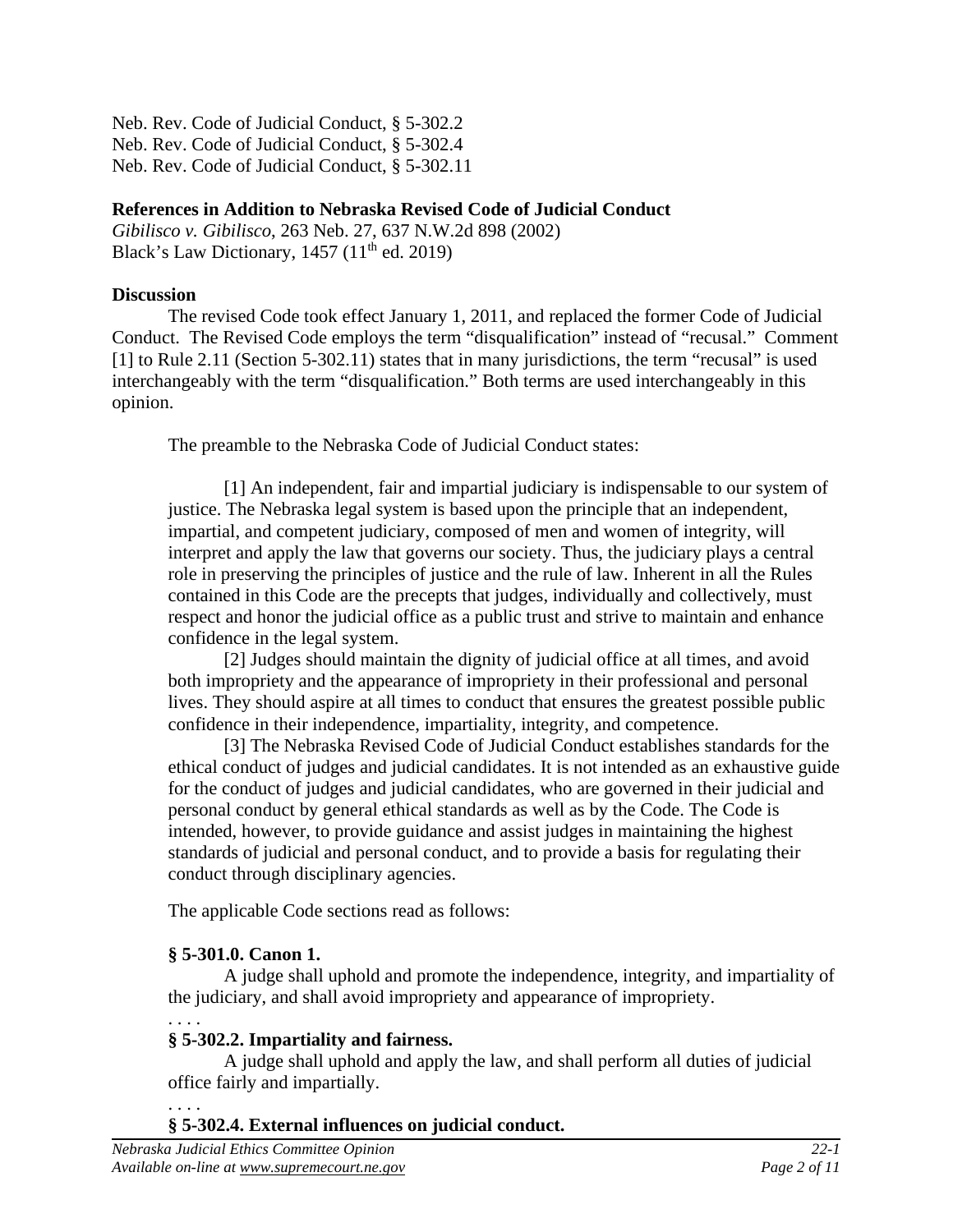(A) A judge shall not be swayed by public clamor or fear of criticism.

(B) A judge shall not permit family, social, political, financial, or other interests or relationships to influence the judge's judicial conduct or judgment.

(C) A judge shall not convey or permit others to convey the impression that any person or organization is in a position to influence the judge.

#### . . . . **§ 5-302.11. Disqualification.**

 (A) A judge shall disqualify himself or herself in any proceeding in which the judge's impartiality might reasonably be questioned, including but not limited to the following circumstances:

(1) The judge has a personal bias or prejudice concerning a party or a party's lawyer, or personal knowledge of facts that are in dispute in the proceeding.

(2) The judge knows that the judge, the judge's spouse or domestic partner, or a person within the fourth degree of relationship to either of them, or the spouse or domestic partner of such a person is:

(a) a party to the proceeding, or an officer, director, general partner, managing member, or trustee of a party;

(b) acting as a lawyer in the proceeding;

(c) a person who has more than a de minimis interest that could be substantially affected by the proceeding; or

(d) likely to be a material witness in the proceeding.

(3) The judge knows that he or she, individually or as a fiduciary, or the judge's spouse, domestic partner, parent, or child, or any other member of the judge's family residing in the judge's household, has an economic interest in the subject matter in controversy or in a party to the proceeding.

. . . .

(6) The judge:

(a) served as a lawyer . . . in the matter in controversy . . . .

 (b) served in governmental employment, and in such capacity participated personally and substantially as a lawyer . . . concerning the proceeding . . . .

(C) A judge subject to disqualification under this Rule, other than for bias or prejudice under paragraph  $(A)(1)$ , may disclose on the record the basis of the judge's disqualification and may ask the parties and their lawyers to consider, outside the presence of the judge and court personnel, whether to waive disqualification. If, following the disclosure, the parties and lawyers agree, without participation by the judge or court personnel, that the judge should not be disqualified, the judge may participate in the proceeding. The agreement shall be incorporated into a permanent record of the proceeding.

# **COMMENT**

[1] Under this Rule, a judge is disqualified whenever the judge's impartiality might reasonably be questioned, regardless of whether any of the specific provisions of paragraphs  $(A)(1)$  through  $(6)$  apply. In many jurisdictions, the term "recusal" is used interchangeably with the term "disqualification."

[2] A judge's obligation not to hear or decide matters in which disqualification is required applies regardless of whether a motion to disqualify is filed.

. . . .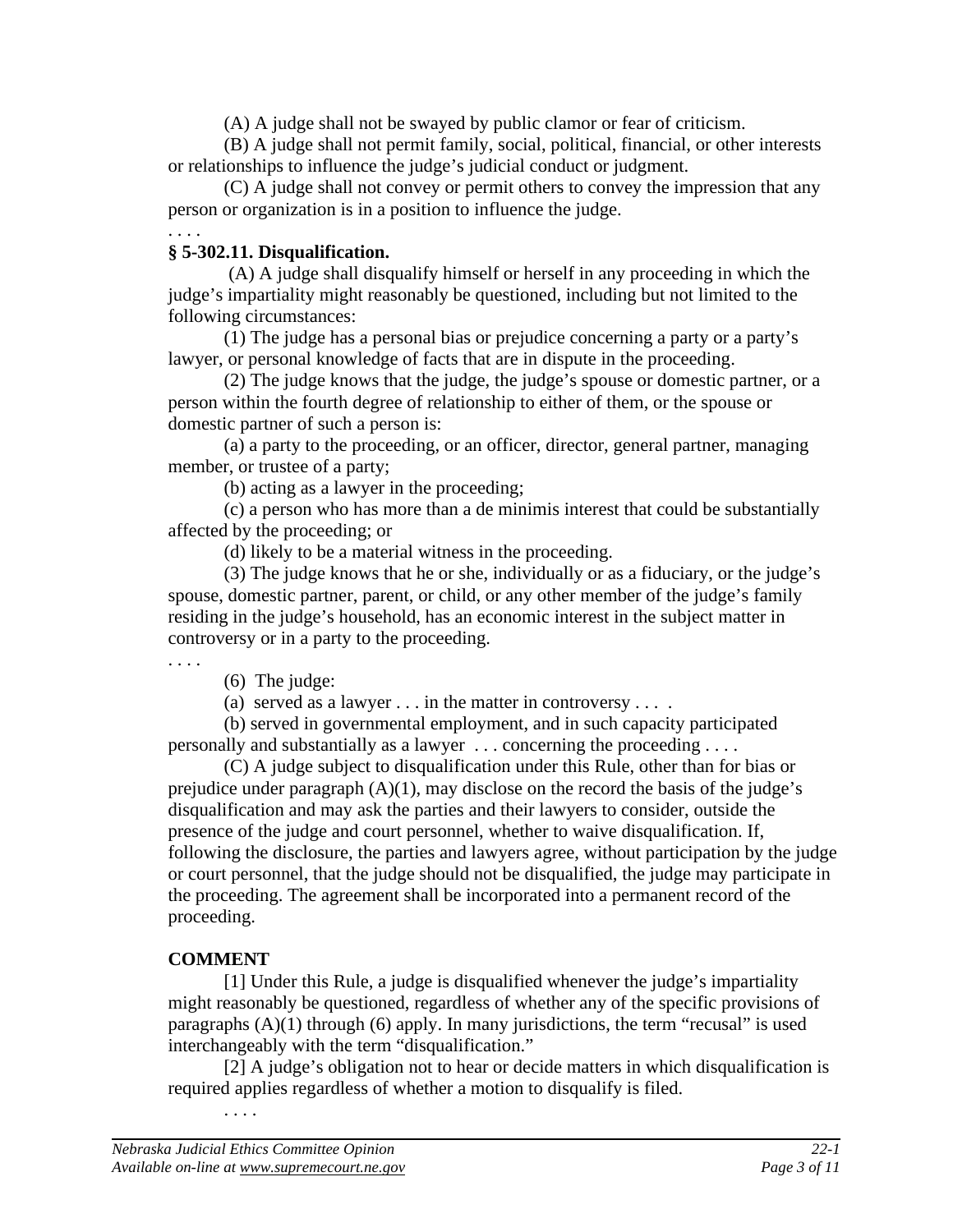[5] A judge should disclose on the record information that the judge believes the parties or their lawyers might reasonably consider relevant to a possible motion for disqualification, even if the judge believes there is no basis for disqualification.

The "Terminology" section of the Code states:

**"Member of the judge's family"** means a spouse, domestic partner, child, grandchild, parent, grandparent, or other relative or person with whom the judge maintains a close familial relationship. . . .

**"Member of a judge's family residing in the judge's household"** means any relative of a judge by blood or marriage, or a person treated by a judge as a member of the judge's family, who resides in the judge's household.

As stated by this Committee in previous Advisory Opinions, the appearance of impropriety must be avoided with as much zeal as improprieties themselves.

Under § 5-302.11(A)(2), a judge must disqualify himself/herself, in general, where a spouse is a person who has more than a minimis interest that could be substantially affected by the proceeding or is likely to be a witness. Further, under § 5-302.11, comment 1, a judge is disqualified whenever the judge's impartiality might reasonably be questioned, regardless of whether any of the specific provisions of  $\S$  5-302.11 (A)(1) through (6) apply.

A judge should recuse himself/herself in any case in which his/her spouse is involved as the judge's impartiality might be reasonably questioned. Where there is an appearance of partiality to a reasonable observer, disqualification is necessary. The test for an appearance of partiality is meant to be an objective one; whether an objective, disinterested observer fully informed of the relevant facts would entertain a significant doubt that the judge in question was impartial. Jeffrey M. Shaman et al., Judicial Conduct and Ethics § 4.25 (3rd ed. 2000).

In *Gibilisco v. Gibilisco,* 263 Neb. 27, 34, 637 N.W.2d 898, 904 (2002), the Nebraska Supreme Court stated:

[A] trial judge should recuse himself or herself when a litigant demonstrates that a reasonable person who knew the circumstances of the case would question the judge's impartiality under an objective standard of reasonableness, even though no actual bias or prejudice is shown. This test is consistent with Canon 2 of the Nebraska Code of Judicial Conduct, which requires that a judge avoid impropriety and the appearance of impropriety in all activities, and Canon 3, which requires that a judge perform all duties impartially.

Citing *State v. Pattno*, 254 Neb. 733, 579 N.W.2d 503 (1998).

Black's Law Dictionary,  $1457 (11<sup>th</sup>$  ed. 2019), defines "proceeding" as follows: "The regular and orderly progression of a lawsuit, including all acts and events between the time of commencement and the entry of judgment."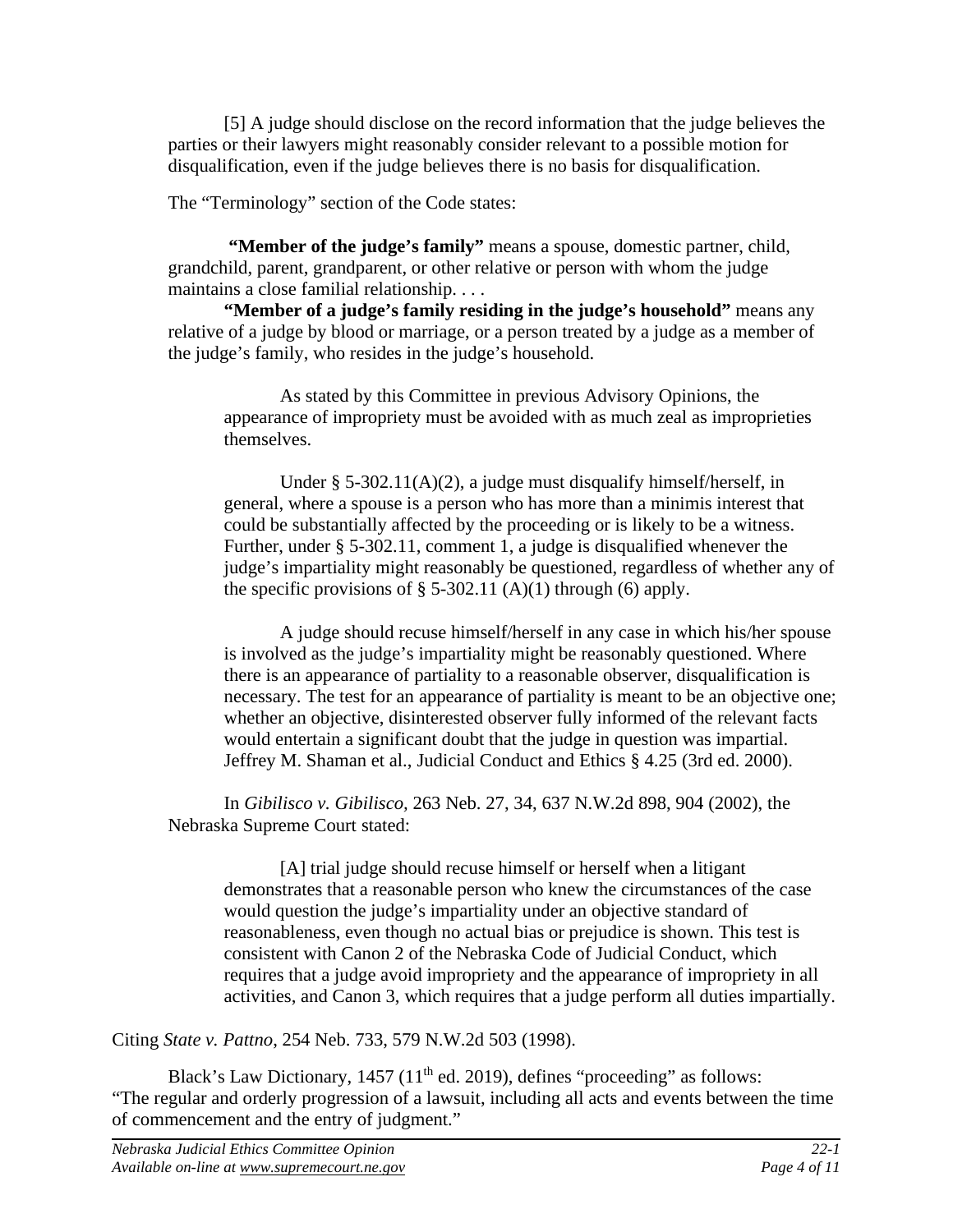### **Analysis and Opinion**

### Issues Involving Enhanceable Offenses:

 Question 1(a): The first question presented is whether a judge is disqualified from cases involving an enhanceable offense (i.e. 5th offense DUI) in which the judge prosecuted one of the underlying offenses. In presiding over such a case, a judge would be required to rule on whether an alleged prior conviction is a valid conviction for purposes of enhancing the present offense. The primary question to be answered regarding the prior case is whether the defendant was represented by counsel in the prior case, or if the defendant knowingly, voluntarily, and intelligently waived his right to counsel in the prior case. The judge would also decide whether the State had met its burden to show that the defendant had been convicted of the prior offense and whether the prior offense was a proper offense for the purpose of enhanceablility as to its date and type of offense.

Under § 5-302.11 a judge is disqualified when "the judge's impartiality might reasonably be questioned, including but not limited to the following circumstances:" when "[t]he judge has a personal bias or prejudice concerning a party or a party's lawyer, or personal knowledge of facts that are in dispute in the proceeding" or when "[the judge is] acting as an attorney in the proceeding [or is] a person who has more than a de minimis interest that could be substantially affected by the proceeding [or] served as a lawyer  $\dots$  in the matter in controversy  $\dots$ ."

 To resolve many of issues raised in the present request, it is necessary to address the meaning of the term "proceeding" as it applies to the Code. Black's Law Dictionary, 1457 (11th ed. 2019) provides the following as its first definition for the term "proceeding": "The regular and orderly progression of a lawsuit, including all acts and events between the time of commencement and the entry of judgment."

 One of this Committee's previous opinions, Opinion 20-2 also touches on this issue. In that opinion, the Committee was asked to advise a judge who had previously acted as a deputy county attorney for child support enforcement. Addressing cases in which the judge was asked to rule on the current contempt of a party in a case which had been commenced when the judge was a supervising attorney in the county attorney's office, the Committee found that the judge was disqualified in cases when a bench warrant was issued when the judge was still in the county attorney's office, but that the judge would not be disqualified in cases in which the contempt or facts necessitating modification of the original child support order had arisen after the time the judge had left the county attorney's office. The Committee stated:

Once all issues in the matter that was initiated during the period of time that the judge was the deputy county attorney have been resolved through a final order or dismissal by the court, a later matter, not arising out of the same facts involving different and separate facts, would not result in the disqualification of the judge.

 In the present situation, the Committee does not believe that the judge is "acting as an attorney in the proceeding." The prior offense was a separate "proceeding" in which the defendant was convicted of a crime. The prior conviction was a final, appealable order. The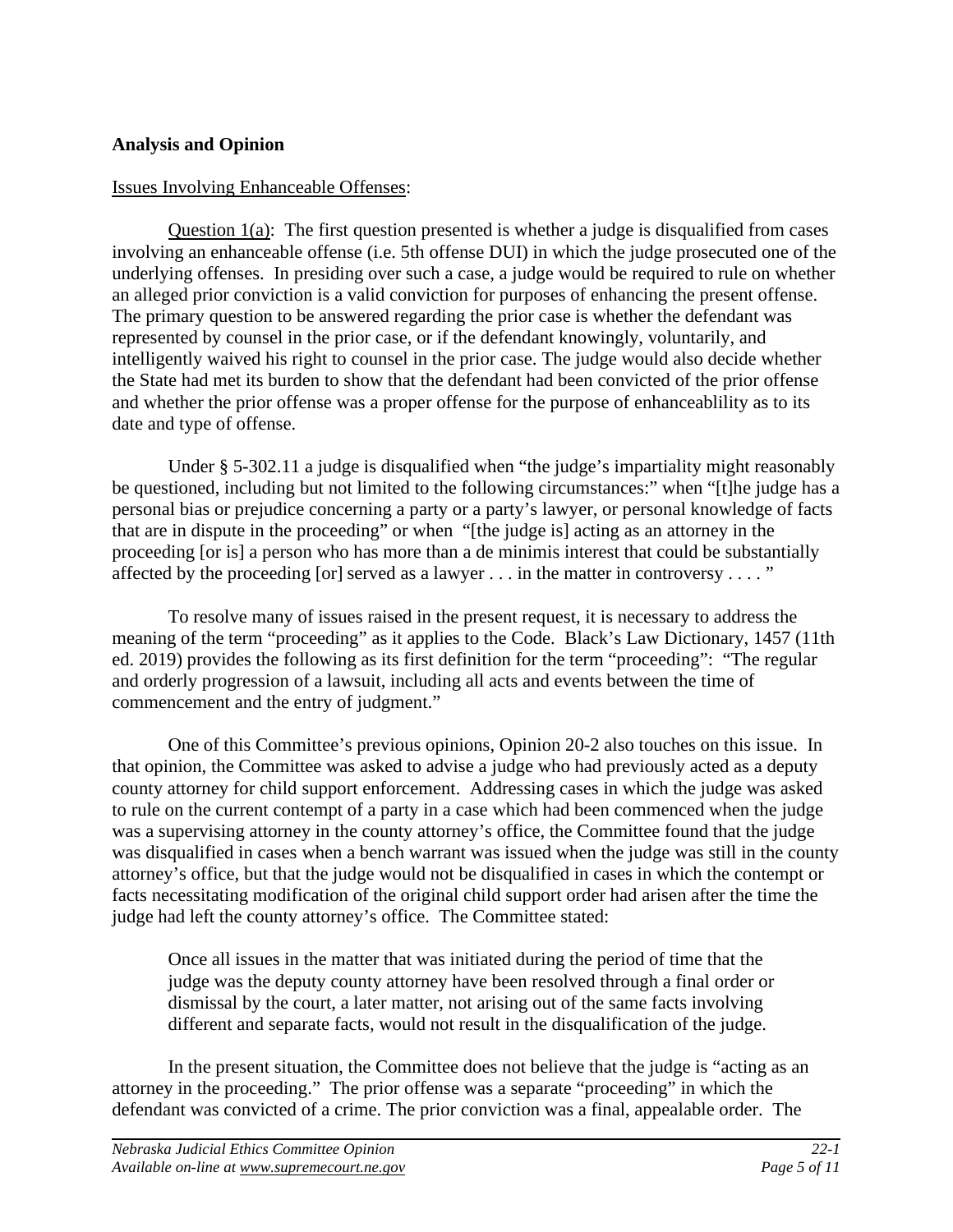present case is a separate "proceeding." The Committee does not believe that the judge has any "interest that could be substantially affected by the proceeding."

The Committee does not believe that the limited inquiries required of a judge regarding the previous offenses would mean that the judge "served as a lawyer . . . in the matter in controversy."  $\S$  5-302.11(6)(a). The "matter in controversy" in the present case is whether the defendant committed the present enhancable offense, and whether the prior conviction is a valid conviction for enhanceablity purposes. None of the matters "in controversy" in the present case are affected by the judge's appearance as attorney in the prior case. Likewise, no action which may have been taken or not taken by the judge in his previous role as prosecutor in the prior case have any bearing on the present "matter in controversy."

 The Committee does not believe that "a reasonable person who knew the circumstances of the case would question the judge's impartiality under an objective standard of reasonableness." See Giblisco, 263 Neb. 27, 34, 637 N.W.2d 898, 904 (2002).

 For the reasons set out above, the Committee does not believe the judge is automatically disqualified from a case in which he acted as prosecutor for a prior offense being used to enhance a present case.

However, the Committee believes unique cases may arise where the judge may "have personal knowledge of facts that are in dispute in the proceeding." For example, if one party in the present case argues that the written record (such as a journal entry) for the prior offense does not accurately reflect what happened in that proceeding, it is possible that the judge could "have personal knowledge of facts that are in dispute in the proceeding" and therefore be a necessary witness in the present case. In this situation, the judge would be disqualified. There may also be other unique situations where the judge was a prosecutor for a prior offense where the facts would indicate that the judge could be disqualified. Because such case specific situations may arise, the Committee advises the judge to disclose to the parties his involvement in the prior case to give the parties an opportunity to file a Motion to Recuse for the reason that he has "personal knowledge of facts that are in dispute in the proceeding."

Question 1(b): The second question presented is whether a judge would be disqualified in cases where his spouse had prosecuted one of the prior cases being used to enhance a present enhanceable offense. In this situation, the applicable sections of the Code state that a judge is disqualified when "[t]he judge knows that . . . the judge's spouse . . . is acting as a lawyer in the proceeding . . . or . . . likely to be a material witness in the proceeding." § 5-302.11(2)(b) and (d).

 As stated above, the Committee believes that the prior case being used to enhance the present case was a separate "proceeding" from that currently before the judge. As such, the Committee does not believe that the judge is automatically disqualified from the present case. However, just as set out above, if it becomes apparent to the judge that the issues involving the validity of the prior offense would cause the court to have to look beyond the written record in the case, the spouse could have personal knowledge of the facts of the prior case such that she could become a witness. If the spouse was "likely to be a material witness in the proceedings," the judge would be subject to disqualification, unless waived by the parties.  $\S$  5-302.11(A)(2)(d) and  $(C)$ .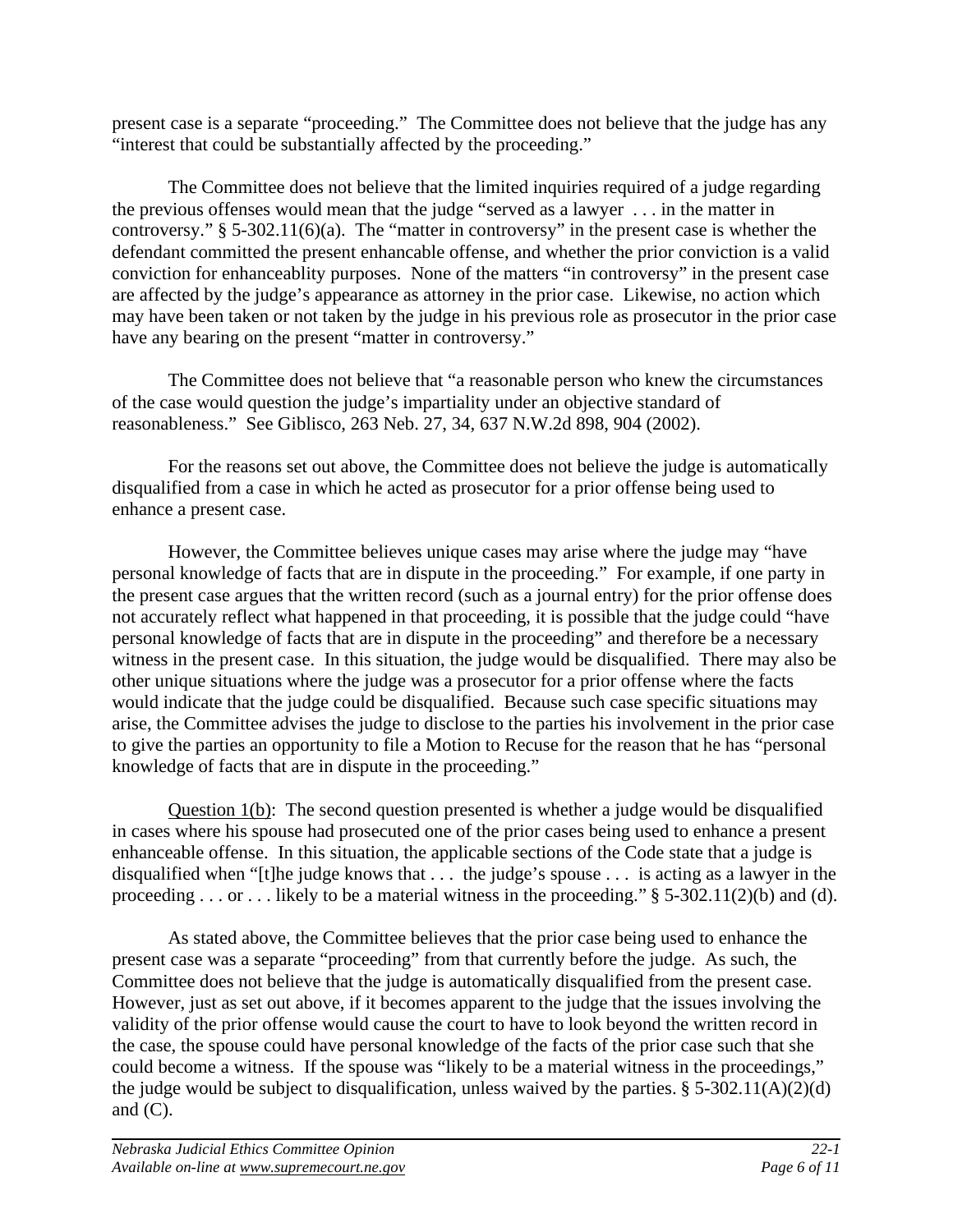# Issues Involving Problem-Solving Courts:

 As background, the following is an outline of the administrative and operational steps in a case where a defendant is admitted into problem-solving court (PSC). These steps are the standards adopted by the Supreme Court for all adult dui and drug courts. According to the standards, the "PSC team" consists of the presiding judge, prosecutor, defense attorney, PSC coordinator, community supervision officer, mental health professional (typically a therapist), law enforcement officer and a social worker.

- 1. Referral process. Referrals of potential candidates to a PSC program are solely in the discretion of the county attorney. Normally, there is very little involvement by a judge in such referral process other than an occasional request made by the judge of the county attorney and the defendant's counsel as to whether PSC has been considered for a particular defendant.
- 2. Eligibility determination. Upon referral, a defendant prepares an application which is examined and reviewed by the PSC coordinator and supervising officer. The judge has no role in the eligibility determination. A defendant is typically determined to be eligible if they have a high risk to re-offend (generally an LSCMI score of 18 or above) and has a high need (usually a mild, moderate, or severe substance use disorder). If the defendant has a high risk and high need, the defendant is eligible and can be considered for PSC enrollment.
- 3. Acceptance (suitability). Once the eligibility determination is made the referral is sent to the PSC team. The PSC team considers the eligibility determinations to ascertain whether the defendant is suitable for the program conducted by the PSC. Suitability typically addresses issues such as available resources to provide the necessary treatment required for the defendant, whether there are participants in the program who must be separated or otherwise kept apart, and whether there is a community-based objection to the person's participation. Typically, because of the discretion exercised by the county attorney, there are very few times when a candidate is not suitable. At the end of the conference on the suitability the judge determines whether the person will be accepted into the PSC program.
- 4. Plea. The defendant enters a plea to a felony conviction in the county of the charge. For this answer, it is assumed the defendant entered a plea in County Y, and that the judge's spouse was either the prosecuting attorney or an active member of the office.
- 5. Staffings. A person admitted into PSC appears before the court for regular review sessions. The review sessions are preceded by a meeting of the PSC team which is typically called the "staffing." At the staffing, the defendant's progress is reviewed, incentives or sanctions are reviewed, and in some cases, whether a sanction involving the deprivation of liberty, i.e. jail time is appropriate. At the staffings, the coordinator and supervising officer provide reports pertaining to the defendant's progress including attendance at counseling, progress in counseling, employment, communication with family, pro-social activities, drug testing and participation in other PSC programs. Generally, adjustments to the care or treatment of the defendant are approved at the staffings.
- 6. In-court review sessions. In-court review sessions are conducted in the courtroom with the judge presiding, the participant, the coordinator, and supervisor present. The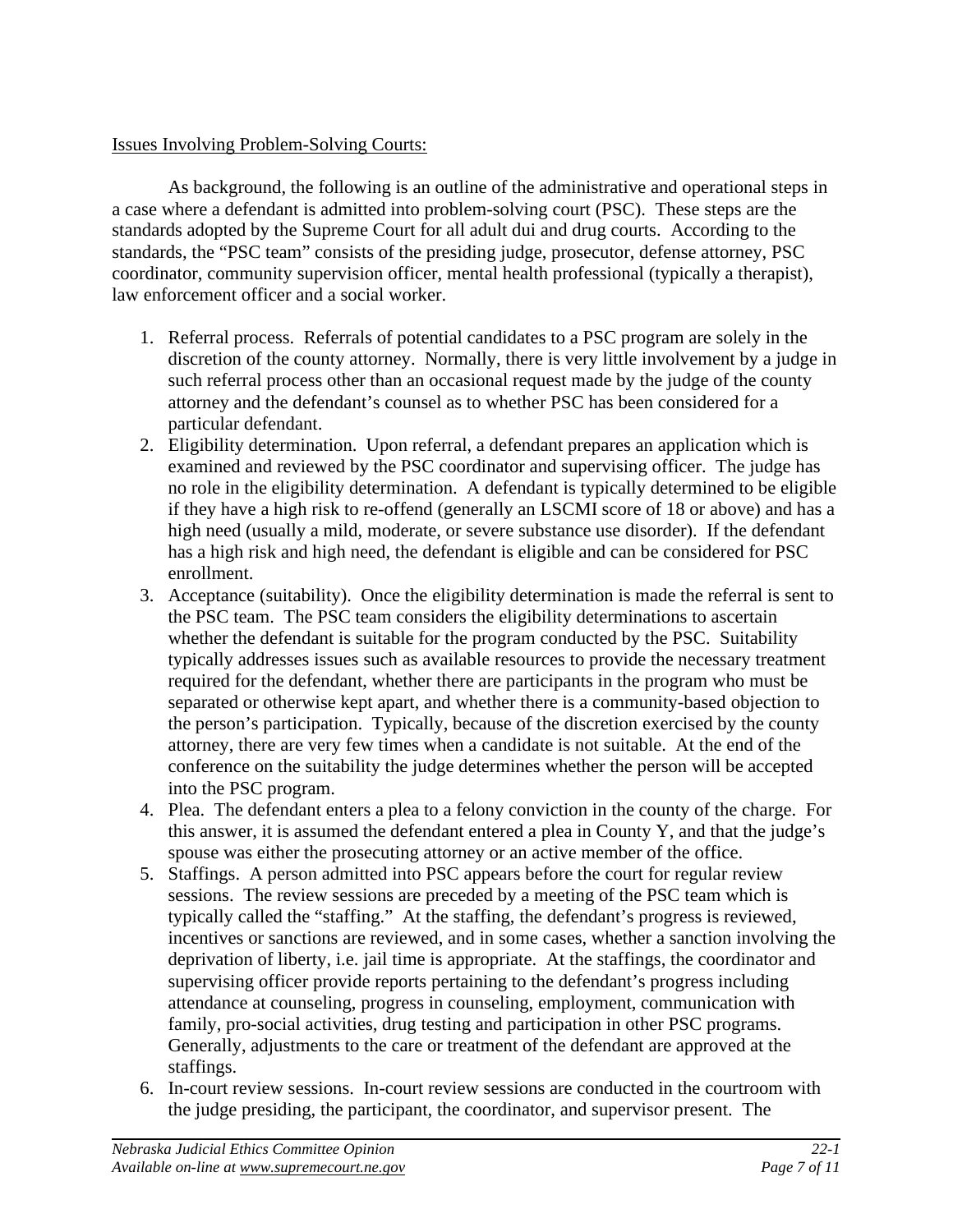participant's performance is reviewed by the judge, and the judge makes comments to praise or to suggest changes in the defendant's participation based on the information provided from the staffing.

- 7. Successful completion. When a participant successfully completes all requirements of the PSC program, the participant is eligible to withdraw the guilty plea to the felony charges and to have the conviction set aside and the charges dismissed. At this stage in the process the participant returns to the court in which the original charges were filed and reports to the court and receives the dismissal of the charge.
- 8. Termination for noncompliance. If a participant is determined to have failed to have materially complied with any part of the PSC program the defendant can be terminated from the program. The determination occurs in the county in which the participant has been supervised. The PSC team meets, considers the circumstances, and recommends that the defendant be terminated. The judge presiding in the PSC makes the final decision and the judge advises the defendant at an in-court session of his/her rights upon termination, orders a pre-sentence investigation, sets a bond, and sets a sentencing date.
- 9. Termination hearing. If the defendant is dissatisfied with the decision to terminate, the defendant can request a hearing before an impartial judge on whether the termination was for good reason. If the defendant seeks such a hearing, a judge other than the judge presiding in the PSC will hear the case.
- 10. Sentencing. Upon an unsuccessful termination, the defendant is returned to the court in which he or she entered the plea and is given a sentence by the judge in that court.

The section of the Nebraska revised code of judicial conduct which has the most direct application is § 5-302.11(a)(2)(b) which provides, in pertinent part, that a judge must disqualify himself or herself in any proceeding in which the judge's impartiality might reasonably be questioned including, but not limited to a circumstance where the judge knows that the judge's spouse is acting as a lawyer "in the proceeding."

Reviewing the steps outlined above, it appears a question of disqualification may arise in steps 3, 5, 6, 7 and 8 of PSC programs. The following answers assume the judge and/or the spouse are involved in one of steps 3, 5, 6, 7 or 8.

Question 2a. If the spouse has filed or participated in prosecution of the offense in which the defendant has pled into a problem-solving court in County Y (spouse's county), can that offender be transferred to the judge's supervision in County X (judge's duty station)?

The resolution of this question and the other questions depends on the definition of "proceeding." The Committee acknowledges that cases which proceed in problem-solving courts look very different, procedurally, than those which are handled fully in the traditional court setting. The initial hearings, including the plea hearing where the defendant is admitted to the problem-solving court are traditional in nature. The matter then continues in a less formal manner as it proceeds through the problem-solving court process. One could argue, because of the structure of the problem-solving court process, that there are two separate "proceedings" occurring. However, while the defendant is enrolled in the problem-solving court he or she has not been sentenced nor has the case been dismissed, and no final appealable order has been entered in the case. As such, the Committee believes that the defendant is still involved in a single "proceeding."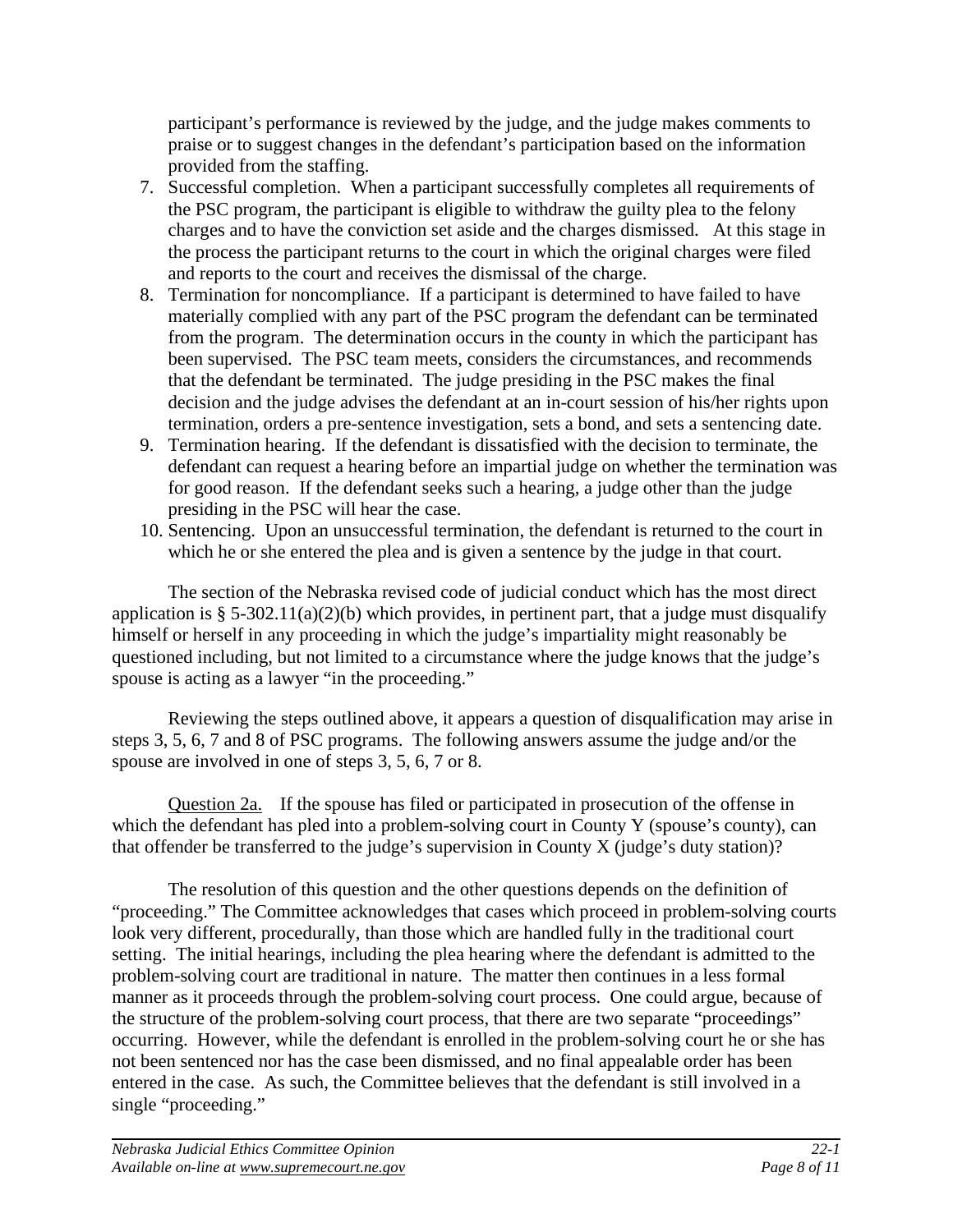The Code states a judge is disqualified when "[t]he judge knows that . . . the judge's spouse ... is acting as a lawyer in the proceeding."  $\S$  5-302.11(2)(b) As such, the judge is disqualified, and could not accept the transfer if he were to be supervising the case.

However, pursuant to  $\S$  5-302.11(C):

A judge subject to disqualification under this Rule, other than for bias or prejudice under paragraph  $(A)(1)$ , may disclose on the record the basis of the judge's disqualification and may ask the parties and their lawyers to consider, outside the presence of the judge and court personnel, whether to waive disqualification. If, following the disclosure, the parties and lawyers agree, without participation by the judge or court personnel, that the judge should not be disqualified, the judge may participate in the proceeding. The agreement shall be incorporated into a permanent record of the proceeding.

The present question does not involve a question of personal "bias or prejudice" under § 5-302.11(A)(1). Therefore, the judge may disclose on the record his spouse's involvement in the proceeding, and the disqualification could be waived by the parties if they chose to do so.

Question 2b. If the spouse was not the prosecutor assigned to the underlying offense can the judge accept transfer of the offender to County X if the spouse was simply a member of the treatment team in County Y and recuses herself from the decision making or participation related to that offender as soon as the transfer request is made.

As set out above, the Committee believes that a defendant in a problem-solving court is involved in a single "proceeding" even when his or her case is in the non-traditional setting of the problem-solving court.

This request raises the question of what it means to act "as a lawyer in the proceeding." § 5-302.11(2)(b) [emphasis supplied]. In this scenario, the spouse would not have acted specifically as the prosecutor of the defendant during this portion of the case. However, one of the positions on the treatment team is reserved for a prosecutor, and the spouse would be serving as a member of the treatment team in her role as prosecutor. As such, the Committee believes that the spouse has acted as "a lawyer in the proceeding." Therefore, the Committee believes that the judge is subject to disqualification in such a case as a transfer from another county, unless the conflict is waived by the parties pursuant to  $\S$  5-302.11(C).

Question 2c. If any of the scenarios in question 2 would prohibit the transfer of an offender between County X and County Y, is that conflict waivable if fully disclosed by the judge of the spouse.

The present questions do not involve issues of personal "bias or prejudice" under § 5-  $302.11(A)(1)$ . Therefore, the judge may disclose on the record his spouse's involvement in the proceeding, and the disqualification could be waived by the parties if they chose to do so. § 5- 302.11(C).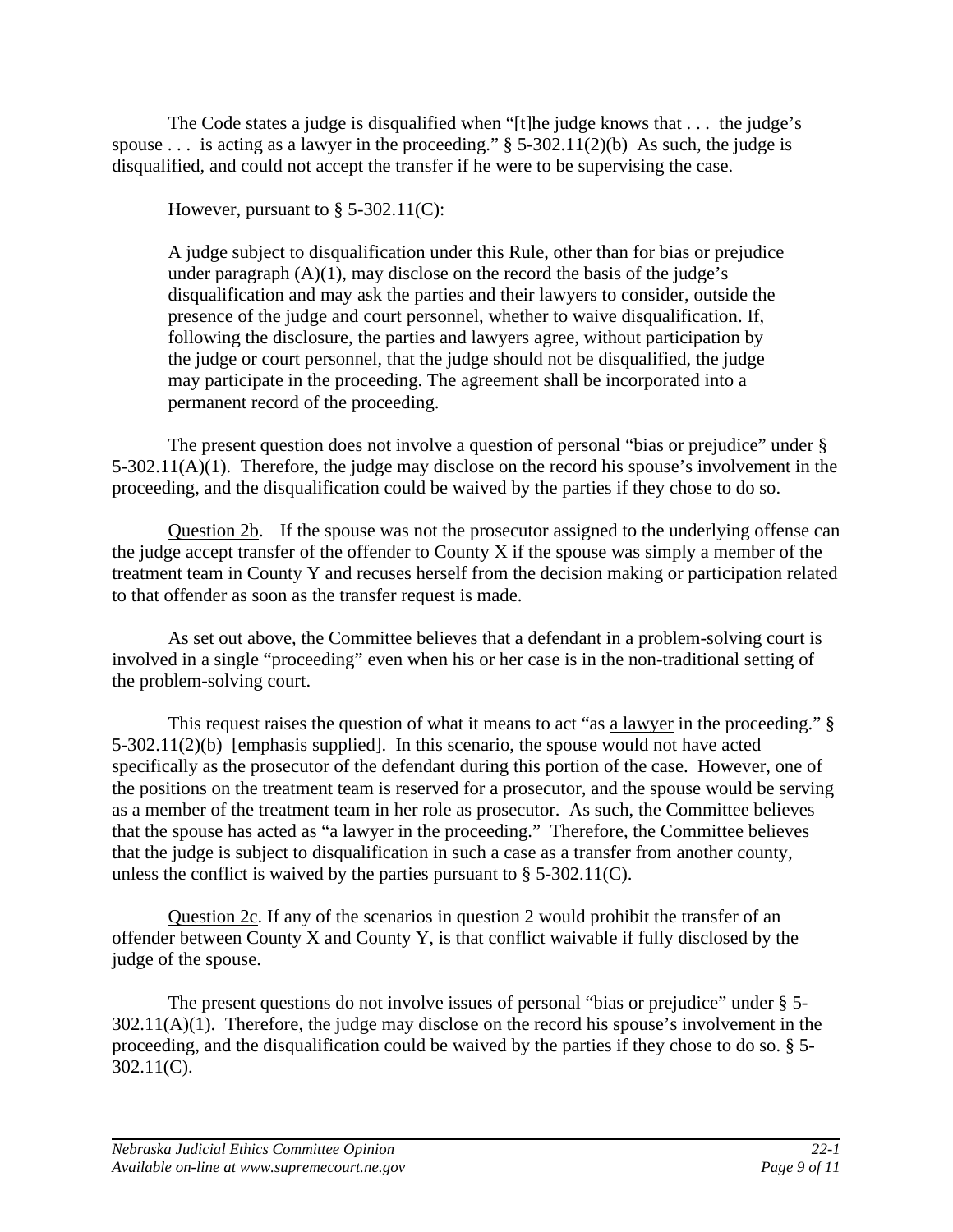### Other Cases:

Question 3a: Is a judge disqualified from cases involving a party where the judge's spouse is prosecuting an unrelated case against the same party in another county?

The unrelated case in another county in this scenario is clearly not the same "proceeding," nor is the spouse acting as an attorney "in the matter." Based on the authority and reasoning set out above, the Committee does not believe that this is a "proceeding in which the judge's impartiality might reasonably be questioned." § 5-302.11(A). The spouse has no personal stake in the matter, and is acting only as a governmental attorney representing the interests of the state.

As such, the Committee does not believe there is a basis for disqualification.

Question 3b: It is beyond the scope of this Committee to offer advice to the spouse of the judge as to what actions are appropriate to take as an attorney. It is also beyond the scope of this Committee to craft a screening procedure to address such situations. If the judge becomes aware at any stage of a proceeding that his spouse acted as an attorney, he is subject to disqualification and must recuse himself, unless the disqualification is waived by the parties pursuant to  $\S$  5-302.11(C).

Question 4: Is a judge disqualified from post-judgment actions such as modifications or contempt actions where the judge's spouse acted as attorney in the original action, and if so, can this conflict be waived by the parties?

This Committee issued an opinion in Opinion 01-2 which has some similarities to the present case. In that case, the Committee advised that a judge who had previously acted as a county attorney who was involved in an initial child support case was not automatically disqualified in a case for contempt or modification of the initial child support order. The Committee advised that the judge was not automatically disqualified so long as the present matter did not involve the "same or similar factual situation." However, the Committee advised the judge to disclose his prior involvement to the parties to determine if any of the parties wished to argue that the present matter involved the "same or similar factual situation."

Because the factual basis in Opinion 01-2 dealt with the previous involvement of the judge, and not the judge's spouse, it invokes a different section of the Code than the present factual basis. The basis for the opinion in Opinion 01-2 was  $\S$  5-302.11(A)(2) of the Code, which requires disqualification if the judge served "as a lawyer . . . in the matter in controversy." In the present situation, the Committee must look to  $\S$  5-302.11(A)(6) of the Code, which requires disqualification when a judge or his spouse "is . . . acting as an attorney in the matter [or is] a person who has more than a de minimis interest that could be substantially affected by the proceeding." Under either section, the judge must also consider whether "the judge's impartiality might reasonably be questioned."

Despite the slightly different standard set out in the Code between disqualification of the judge based on his own prior representation and the representation of his spouse, the Committee believes that the reasoning of Opinion 01-2 should be applied to the present case as well. There is a greater opportunity for a judge's impartiality to be questioned in this scenario than in the